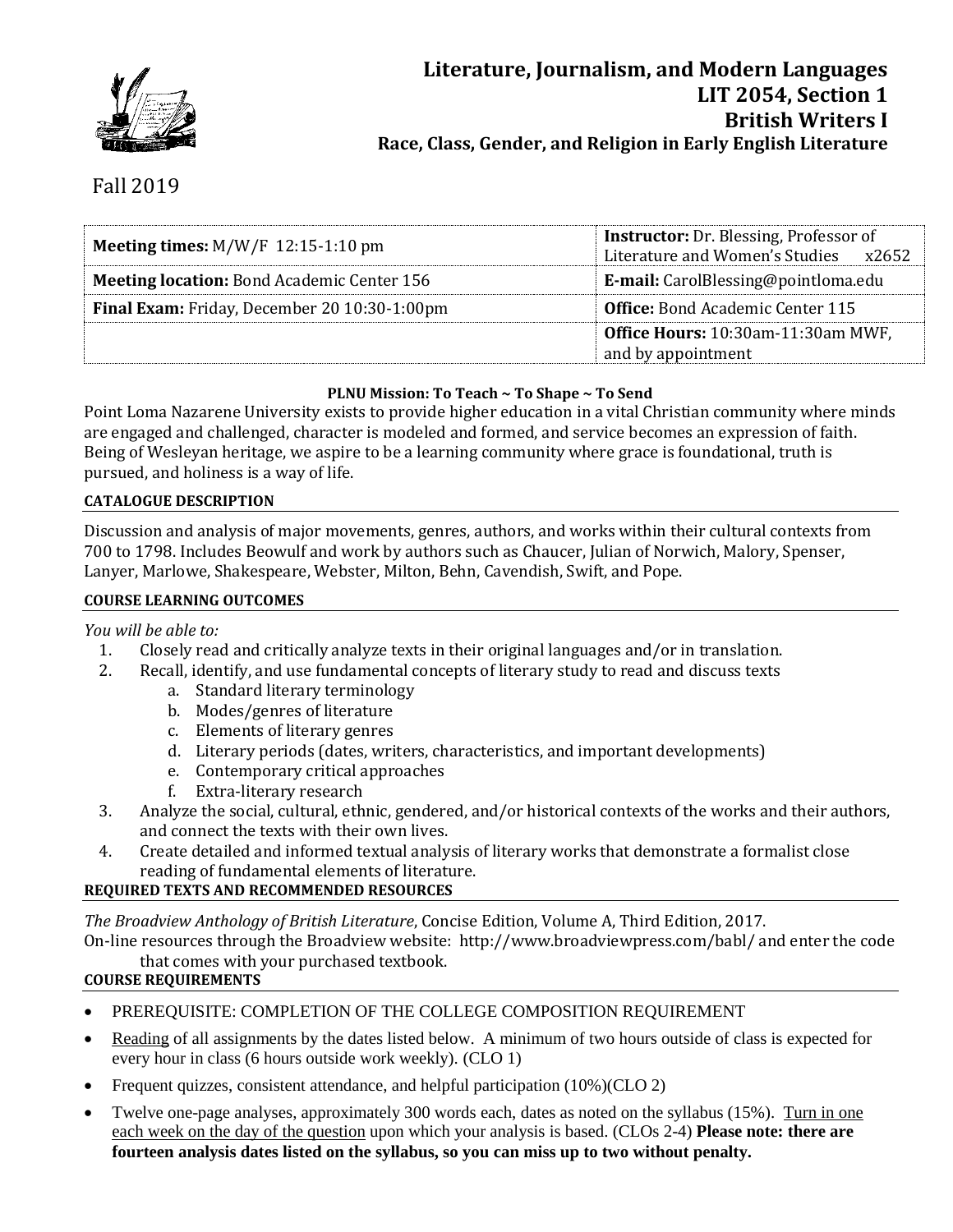- One oral/written presentation on contexts connected to a work. (10%)(CLOs 2 and 3)
- Two five-page essays, approximately 1200-1500 words each, 10% each (20% total). These may be expansions of your shorter analysis work. More instructions to follow. (CLOs 2-4)
- Two examinations, as noted on the syllabus. The midterm is worth 20%; the final exam is worth 25%. (CLOs 2 and 3)

| <b>PERCENT</b> | <b>GRADE</b> |
|----------------|--------------|
| 93-100         | A            |
| 90-92          | A-           |
| 88-89          | B+           |
| 83-87          | B            |
| 80-82          | B-           |
| 78-79          | $C+$         |
| 73-77          | C            |
| 70-72          | C-           |
| 68-69          | D+           |
| 63-67          | D            |
| 60-62          | D-           |

#### **ANALYSIS RESPONSES: WORTH 15% OF YOUR GRADE**

Format: Typed, Double-spaced, 300 words—turn in one each week

Write <u>a thesis statement</u> that answers the question of the day—<u>One sentence</u> opening—not an entire paragraph

Use three paragraphs to support your thesis

Write a one sentence conclusion

Use the text itself—your analysis must be fully based in the literary work; all assertions must be backed up with examples from or references to the work. Use parenthetical references and list the page numbers of the text you cite.

The analysis must be your own work—not taken in part or the whole from any other sources.

Grading is based on:

- 1. Thoroughness of response—demonstrating good understanding of the text
- 2. Originality of ideas
- 3. Critical thought
- 4. Strength of thesis/argument
- 5. Strength of support from the text
- 6. Use of MLA Style

#### **ORAL REPORTS—THESE WILL COVER CONTEXTS CONNECTED TO A LITERARY WORK: WORTH 10% OF YOUR COURSE GRADE**

- 1. Sign up for a date on which to present—choose a topic connected to the work Suggestion for ideas—ahead of the date of your presentation, read the introduction in the textbook for possible topics that you can research.
- 2. Research the topic using three sources outside of our text. Do not use Wikipedia or similar sources. Use reputable and current books, journal articles, and/or on-line resources from reputable sites such as those connected with universities and historical organizations. A major part of your grade is the quality of your resources.
- 3. Present your findings to the class on the date for which you signed up. The presentation must not run over ten minutes, so practice it ahead of time.
- 4. Include a one-page typed summary of your research and give out copies to me and the class, including a list of your three sources in MLA format.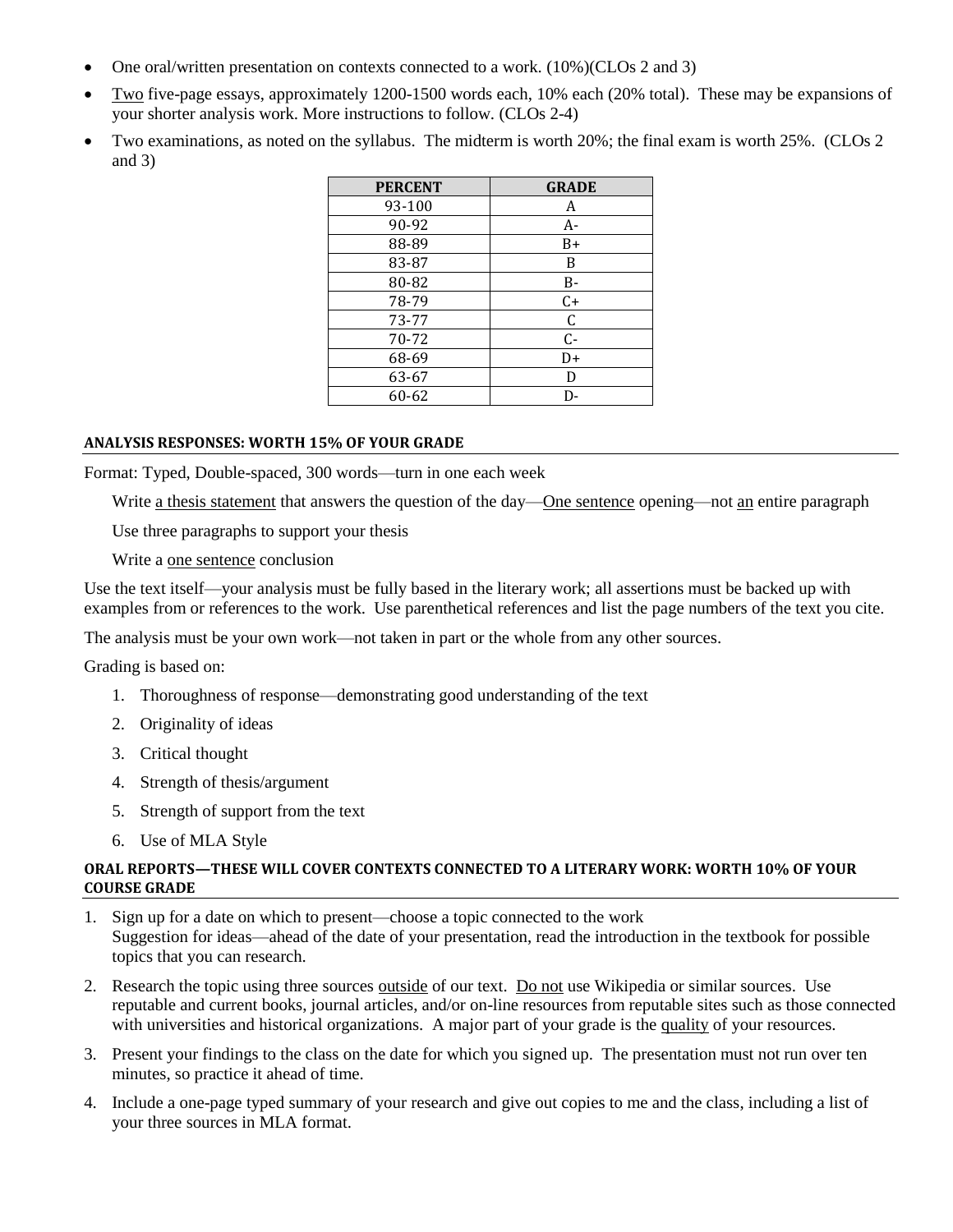## **PLNU ACADEMIC ACCOMMODATIONS POLICY**

While all students are expected to meet the minimum standards for completion of this course as established by the instructor, students with disabilities may require academic adjustments, modifications or auxiliary aids/services. At Point Loma Nazarene University (PLNU), these students are requested to register with the Disability Resource Center (DRC), located in the Bond Academic Center. [\(DRC@pointloma.edu](mailto:DRC@pointloma.edu) or 619-849-2486). The DRC's policies and procedures for assisting such students in the development of an appropriate academic adjustment plan (AP) allows PLNU to comply with Section 504 of the Rehabilitation Act and the Americans with Disabilities Act. Section 504 (a) prohibits discrimination against students with special needs and guarantees all qualified students equal access to and benefits of PLNU programs and activities. After the student files the required documentation, the DRC, in conjunction with the student, will develop an AP to meet that student's specific learning needs. The DRC will thereafter email the student's AP to all faculty who teach courses in which the student is enrolled each semester. The AP must be implemented in all such courses.

If students do not wish to avail themselves of some or all of the elements of their AP in a particular course, it is the responsibility of those students to notify their professor in that course. PLNU highly recommends that DRC students speak with their professors during the first two weeks of each semester about the applicability of their AP in that particular course and/or if they do not desire to take advantage of some or all of the elements of their AP in that course.

## **PLNU ACADEMIC HONESTY POLICY**

Students should demonstrate academic honesty by doing original work and by giving appropriate credit to the ideas of others. Academic dishonesty is the act of presenting information, ideas, and/or concepts as one's own when in reality they are the results of another person's creativity and effort. A faculty member who believes a situation involving academic dishonesty has been detected may assign a failing grade for that assignment or examination, or, depending on the seriousness of the offense, for the course. Faculty should follow and students may appeal using the procedure in the university Catalog. Se[e Academic Policies](http://catalog.pointloma.edu/content.php?catoid=18&navoid=1278) for definitions of kinds of academic dishonesty and for further policy information.

The Department of Literature, Journalism, and Modern Languages deems intellectual and academic integrity to be critical to academic success and personal development; therefore, any unethical practice will be detrimental to the student's academic record and moral character. Students who present the work of others, which includes but is not limited to borrowing another student's work, buying a paper, or using the thoughts or ideas of others as if their own (using information in a paper without citation), commit plagiarism. Students will be held accountable for plagiarized material whether the material was plagiarized intentionally or unintentionally. Plagiarized work will result in a failing grade for the assignment and possibly for the course. In either event, a written report will be filed with the department chair and area dean. The dean will review the report and submit it to the Provost and the Vice President for Student Development. It will then be placed in the student's academic file.

#### **PLNU ATTENDANCE AND PARTICIPATION POLICY**

Regular and punctual attendance at all classes is considered essential to optimum academic achievement. If you are absent from more than 10 percent of class meetings, I can file a written report which may result in de-enrollment. If the absences exceed 20 percent, you may be de-enrolled without notice until the university drop date or, after that date, receive the appropriate grade for their work and participation. See [Academic Policies](http://catalog.pointloma.edu/content.php?catoid=18&navoid=1278) in the Undergraduate Academic Catalog.

**Public Discourse:** Much of the work we will do in this class is cooperative, by nature of the class discussions and general feedback given to written work and/projects; thus you should think of all your writing and speaking for and in class as public, not private, discourse. By continuing in this class, you acknowledge that your work will be viewed by others in the class. Thinking of our class work as public and shared also gives us the chance to treat one another with gentleness and compassion.

**Final Examinations:** Final Examinations are the culminating learning event in a course, and they are scheduled to take into account all the different courses and departments across the university. The exam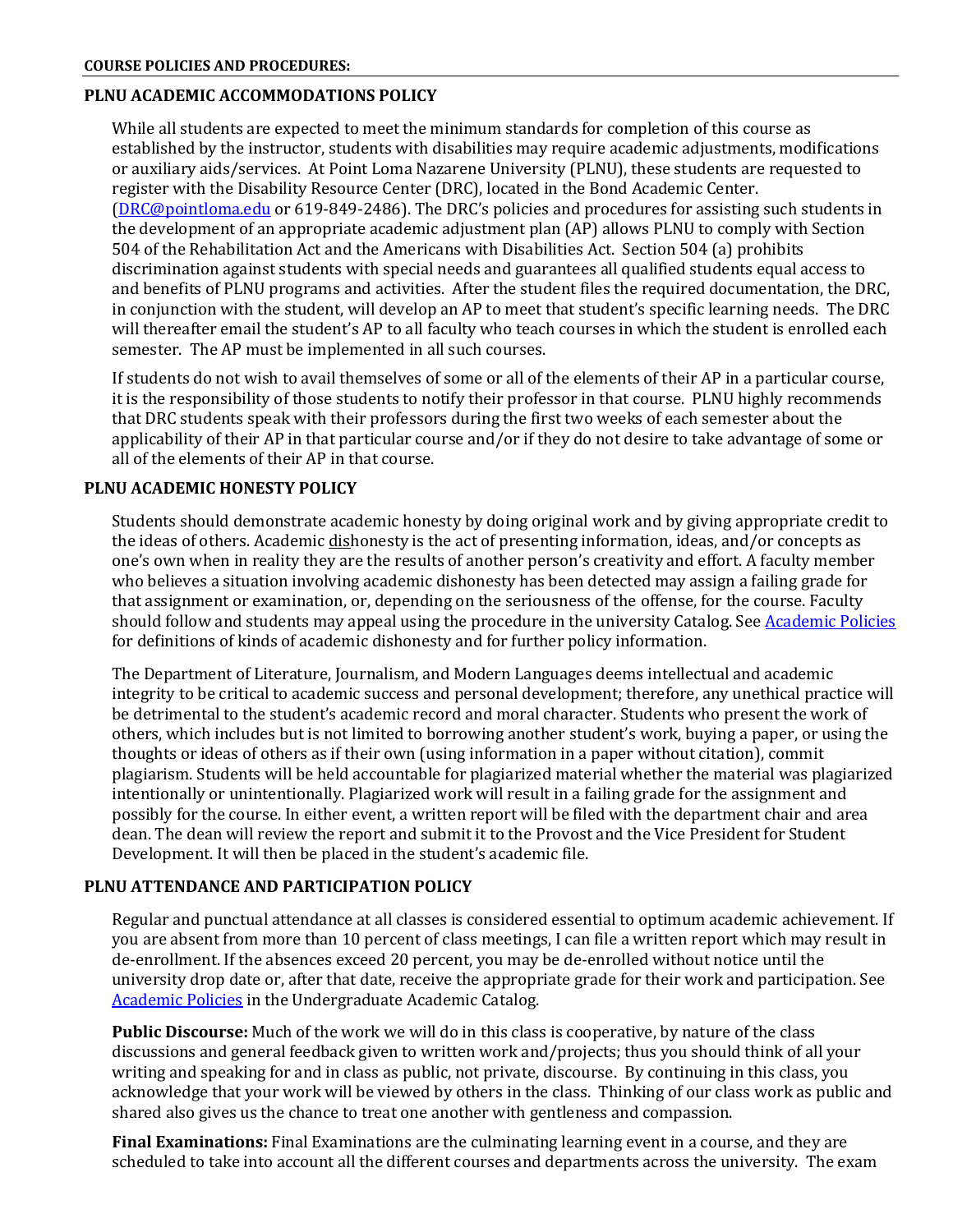schedule varies from year to year. The final examination schedule is posted on the Class Schedules site. You are expected to arrange your personal affairs to fit the examination schedule. Successful completion of this class requires taking the final examination **on its scheduled day**. No requests for early examinations or alternative days will be approved.

**Inclusive Language:** Because the Literature, Journalism, and Modern Language department recognizes the power of language, in its essence and in the ways it may be used either for good or for ill, we ask that all public language used in this course, including written and spoken discourse, be inclusive. This standard is also outlined by all major academic style guides, including MLA, APA, and Chicago, and is the norm in university-level work.

## **INCOMPLETES AND LATE ASSIGNMENTS**

All assignments are to be submitted/turned in by the beginning of the class session when they are due including assignments posted in Canvas. Incompletes will only be assigned in extremely unusual circumstances.

## **CLASS SESSIONS, PREPARATION, ASSIGNMENTS, AND TECHNOLOGY:**

- a. **Put away your cell phone during class. There will be a penalty noted for each time you use it in class, resulting in a loss of credit in the class participation grade.**
- b. **Put away your laptop or tablet computers during class, unless I request that you bring them for specific in-class assignments, or if you have DRC instructions to use them. Instead, use your notebooks to take handwritten notes in class, shown by neuroscience to increase focus, help to better process material, and enhance memory.**
- c. **Always bring your text with you to class—we will use them for coverage, in-class exercises, and group work.**
- d. Come to class having read the assigned work and prepared to analyze, discuss, and read parts of it aloud. There may be a quiz or group work on the reading.
- e. Completion of all assignments is required, and passing the course will be difficult without doing so. Readings and written responses must be prepared in advance of the date scheduled/due and of sufficient length and quality to meet the assignment's requirements and intents. Missed work (quizzes and written responses) may be made up only in truly extenuating circumstances and only if you and I have had a conversation about your situation. No make-up work will be given for missed work.
- f. Late assignments will not be accepted either in person, by delivery, or in my mailbox (unless you and I have communicated prior to the deadline about extenuating circumstances).
- g. It is your responsibility to see to it that I receive your work.
- h. Always keep electronic copies of your work on hand so that you can provide duplicate copies, as necessary.
- i. **If you encounter difficulties with the class assignments or need further assistance, please let me know, and we can set up a time to meet.**

**Email and Canvas:** You are responsible for checking your PLNU email account and Canvas regularly for electronic messages from me (and sometimes from your classmates). You are fully accountable for all course material, announcements, communications that are distributed via email and Canvas; and I will send messages only to these sites. **Please let me know right away if you encounter any technical problems with these sites**.

**Extenuating Situations and Grades:** No "Incomplete" grades will be assigned unless extenuating circumstances (e.g., death in the family, automobile accidents, hospitalization) prevail. If you find yourself in such a situation, please contact me immediately and submit any necessary and valid documents to help clarify and document your situation (e.g., doctor's letter on letterhead, funeral service program, police report, etc.).

No *Cliff's Notes*, *Barron's Notes*, *Spark Notes*, *Wikipedia*, or similar guides are to be used for papers, brought to class, or used as a substitute for the reading.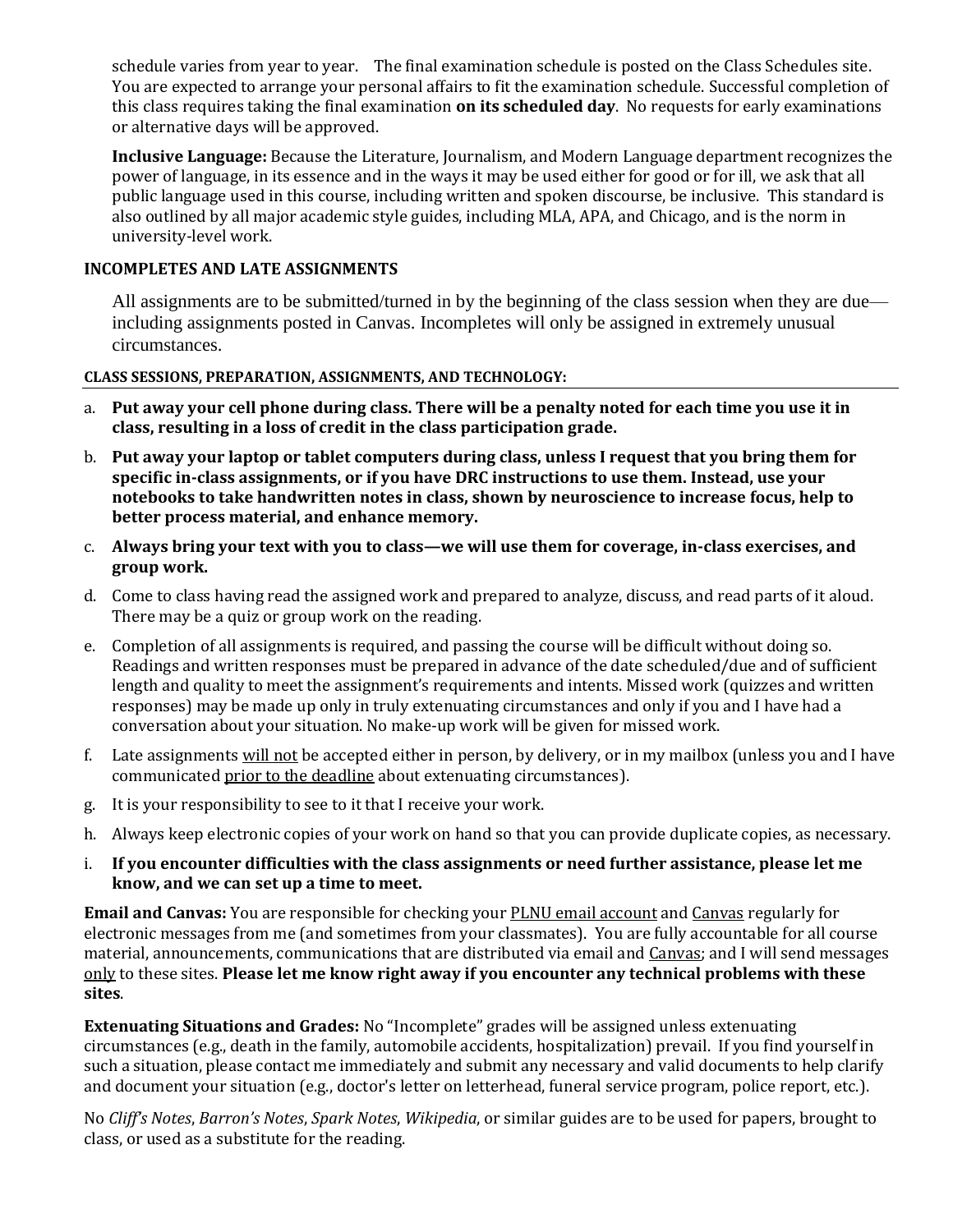## *Class Schedule - Complete all readings by the assigned days and bring your textbook with you for each class meeting. Turn in one analysis response a week in response to one of the work's questions.*

| <b>DATE</b>       | <b>IN CLASS COVERAGE</b>                                                                                                                           | <b>WORK DUE</b>                    |
|-------------------|----------------------------------------------------------------------------------------------------------------------------------------------------|------------------------------------|
| Week 1            |                                                                                                                                                    | <b>Analysis Response this week</b> |
| Sep. 4            | Course Introduction; Backgrounds to Old and Middle English                                                                                         |                                    |
| Sep. 6            | The Medieval Period, pp. 1-39; Bede, pp. 41-66; The Dream of the Rood, pp. 72-75                                                                   |                                    |
| Week <sub>2</sub> |                                                                                                                                                    | <b>Analysis Response this week</b> |
| Sep. 9            | Beowulf, pp. 81-127                                                                                                                                |                                    |
|                   | Analysis: How do the pre-Christian and Christian value systems in the epic                                                                         |                                    |
|                   | both intersect and clash with one another?                                                                                                         |                                    |
| Sep. 11           | Judith, on-line resource; Geoffrey of Monmouth, The History of the Kings of Britain,                                                               |                                    |
|                   | pp. 133-139 and 147-155                                                                                                                            |                                    |
|                   | Analysis: How does the biblical Judith become reconstructed into an Anglo-                                                                         |                                    |
|                   | <b>Saxon warrior woman?</b>                                                                                                                        |                                    |
| Sep. 13           | Marie de France: Lais, pp. 179-202                                                                                                                 |                                    |
|                   | Analysis: What views of married love do these works present?                                                                                       |                                    |
| Week 3            |                                                                                                                                                    | <b>Analysis Response this week</b> |
| Sep. 16           | Sir Gawain and the Green Knight, pp. 225-255 (Fitts 1 & 2)                                                                                         |                                    |
|                   | Analysis: What views of Arthur's Court does this work present?                                                                                     |                                    |
| Sep. 18           | Sir Gawain and the Green Knight, pp. 255-290 (Fitts 3 & 4)<br>Analysis: How do the bedroom scenes and the hunting scenes relate to each            |                                    |
|                   | other?                                                                                                                                             |                                    |
| Sep. 20           | Geoffrey Chaucer, The Canterbury Tales: The General Prologue, pp. 293-315                                                                          |                                    |
|                   | Analysis: Which character do you find most intriguing and why?                                                                                     |                                    |
| Week 4            |                                                                                                                                                    | <b>Analysis Response this week</b> |
| Sep. 23           | Chaucer: The Wife of Bath's Prologue and Tale, pp. 329-350                                                                                         |                                    |
|                   | Analysis: Is Chaucer's depiction of the wife misogynistic or complimentary?                                                                        |                                    |
| Sep. 25           | Julian of Norwich, A Vision Showed to a Devout Woman and A Revelation of Love, pp.                                                                 |                                    |
|                   | 386-403                                                                                                                                            |                                    |
|                   | Analysis: Analyze Julian's view of Christ as Mother                                                                                                |                                    |
| Sep. 27           | Margery Kempe, The Book of Margery Kempe, pp. 404-421                                                                                              |                                    |
|                   | Analysis: In what ways was Margery an atypical medieval woman?                                                                                     |                                    |
| Week <sub>5</sub> |                                                                                                                                                    | <b>Analysis Response this week</b> |
| Sep. 30           | The Second Shepherd's Play, pp. 453-471                                                                                                            |                                    |
|                   | Analysis: How does the shepherds' encounter with Christ compare to the<br>encounter of the mystics with Christ from last week?                     |                                    |
| <b>Oct. 2</b>     | Everyman, pp. 474-482                                                                                                                              |                                    |
|                   | Analysis: What is the path to salvation for Everyman?                                                                                              |                                    |
| Oct. 4            | Sir Thomas Malory: Morte Darthur, pp. 487-537                                                                                                      |                                    |
|                   | Analysis: What role does Guinevere play in the story?                                                                                              |                                    |
| Week 6            |                                                                                                                                                    | <b>Analysis Response this week</b> |
| Oct. 7            | The Renaissance and Early Seventeenth Century, pp. 542-593                                                                                         | Paper #1 DUE                       |
| Oct. 9            | Sir Thomas More: Utopia, on-line resource                                                                                                          |                                    |
|                   | Analysis: Describe More's vision of an ideal society.                                                                                              |                                    |
| Oct. 11           | Sir Thomas Wyatt and Henry Howard, Earl of Surrey, pp. 610-623                                                                                     |                                    |
|                   | Analysis: How are male/female roles portrayed in the poems?                                                                                        |                                    |
| Week 7            |                                                                                                                                                    | <b>Analysis Response this week</b> |
| Oct. 14           | Edmond Spenser: The Faerie Queene, Book I, Canto 1, pp. 667-678 and Canto 11,                                                                      |                                    |
|                   | pp. 704-711                                                                                                                                        |                                    |
|                   | Analysis: Describe three allegorical elements in the work.                                                                                         |                                    |
| Oct. 16           | Sir Philip Sidney: Astrophil and Stella, pp. 729-740                                                                                               |                                    |
|                   | Analysis: Discuss the relationship of Astrophil and Stella.                                                                                        |                                    |
| Oct. 18           | Queen Elizabeth, pp. 759-765 and Mary Sidney Herbert, on-line resource<br>Analysis: How do these women counter the ways in which male writers have |                                    |
|                   | presented them?                                                                                                                                    |                                    |
|                   |                                                                                                                                                    |                                    |